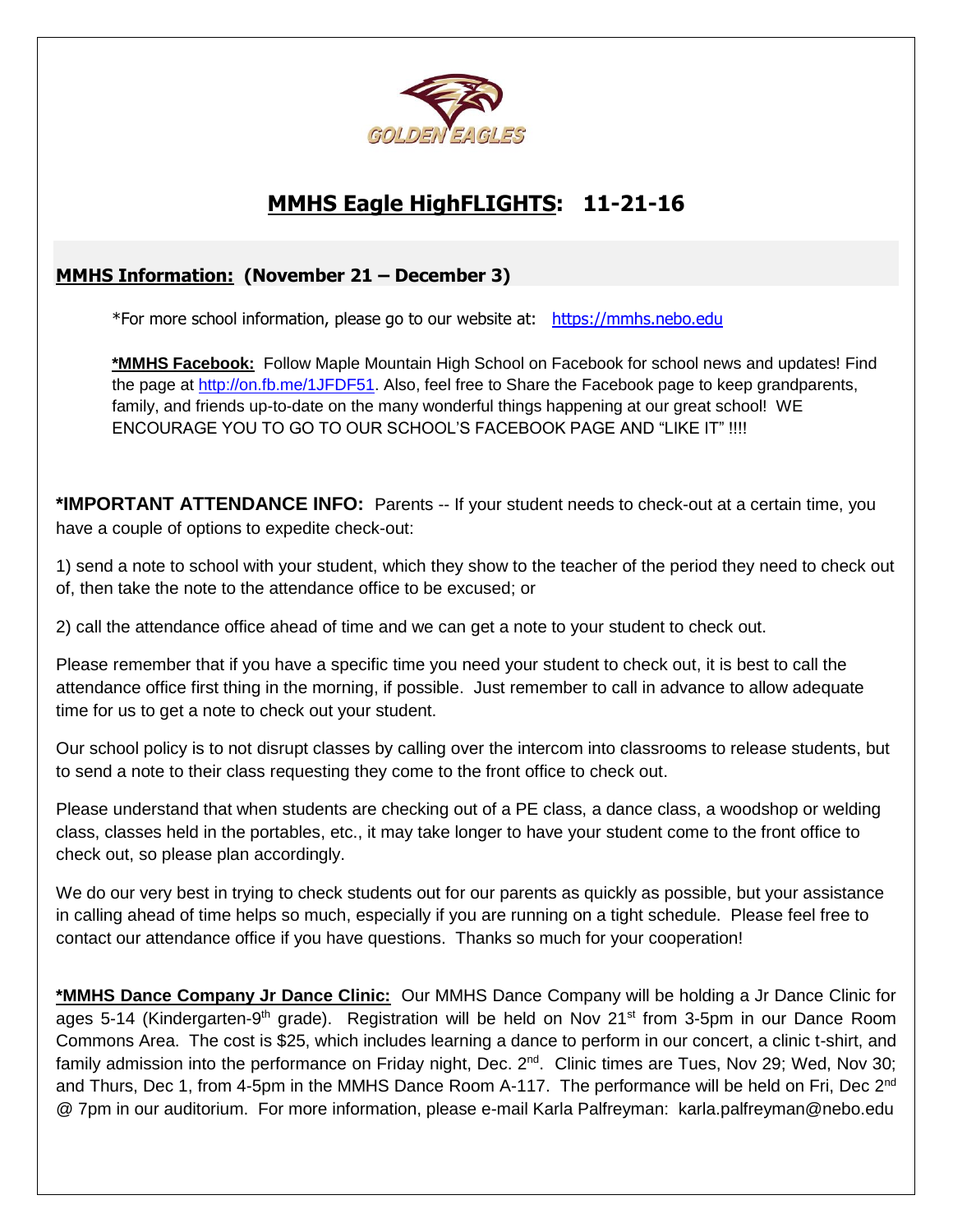**\*PTSA Corner:** The PTSA recently collected Reflections entries and are awaiting the results of those that were sent on to the next level. We had many amazing entries from our talented students here at MMHS! Results should come back from the council by next week. Thanks to Angela Eckhardt and the parent judges for organizing the local judging of this year's entries. This year's judges were as follows--Visual art: David Millman, Jeanne Taylor, Regina Slaugh; Dance: Patti Bates, Diane Andersen; Music: Sherry Baker.

Our Student Service Club met this month to put together birthday bags for homeless children. The bags included puzzles, toys, mittens, hats, treats, handwritten notes from the students, and a few other fun items. Most items were funded by member dues and donations. Thanks to Holly Petersen, Makayla Cazier, TIffany Asay, and Michelle Squire for organizing this activity.

Our parents provided delicious pumpkin-themed treats for our teacher appreciation event this month. Our teachers really enjoyed the goodies! Special thanks to Tami Boyd, Kera Kilpatrick, D'Dee Rex, Tonia Ivie, and Suzanne Asay.

We've wrapped up our football sucker sales and are now gearing up for basketball season sales. Suckers are \$1.00 and all proceeds go ONLY to our Maple Mountain High School PTSA activities. If you would like to sign up to sell suckers, we have included a link with this e-mail.

We are currently looking for donors for our upcoming art and film contest prizes. If you would like to donate gift cards, certificates, cash, or service in-kind, please contact us at [ptsammhs@gmail.com.](mailto:mmhsptsa@gmsil.com) We appreciate all of our members, donors, and volunteers!

Have a great Thanksgiving!

## **Upcoming School Events for November 21 – December 3:**

#### $*$ Nov 21

Dance Company Jr. Dance Clinic Registration from 3-5pm in the Dance Room Commons Area (info flyer included at the end of this newsletter)

\*Nov 22 **FALL SPORTS ASSEMBLY (Morning assembly—bell schedule listed below.)** Student of the Month Luncheon during lunchtime in the Eagles Nest Boys' Basketball @ Carbon HS Girls' Basketball vs Olympus @ MMHS

## \*Nov 23-Nov 25 **NO SCHOOL - THANKSGIVING BREAK (Nov 23-25) School will resume on Monday, Nov 28th**

\*Nov 28 No calendar items

\*Nov 29 Girls' Basketball @ Pleasant Grove (Pre-season Game) Dance Company Jr. Dance Clinic @ 4pm in Dance Room A-117

\*Nov 30 Dance Company Jr. Dance Clinic @ 4pm in Dance Room A-117 Cross Country Footlocker attending Western Regional Meet @ Walnut, CA (Nov 30-Dec 4) Boys' Basketball vs Pleasant Grove @ MMHS

\*Dec 1

Dance Company Jr. Dance Clinic @ 4pm in Dance Room A-117 Cross Country Footlocker attending Western Regional Meet @ Walnut, CA (Nov 30-Dec 4)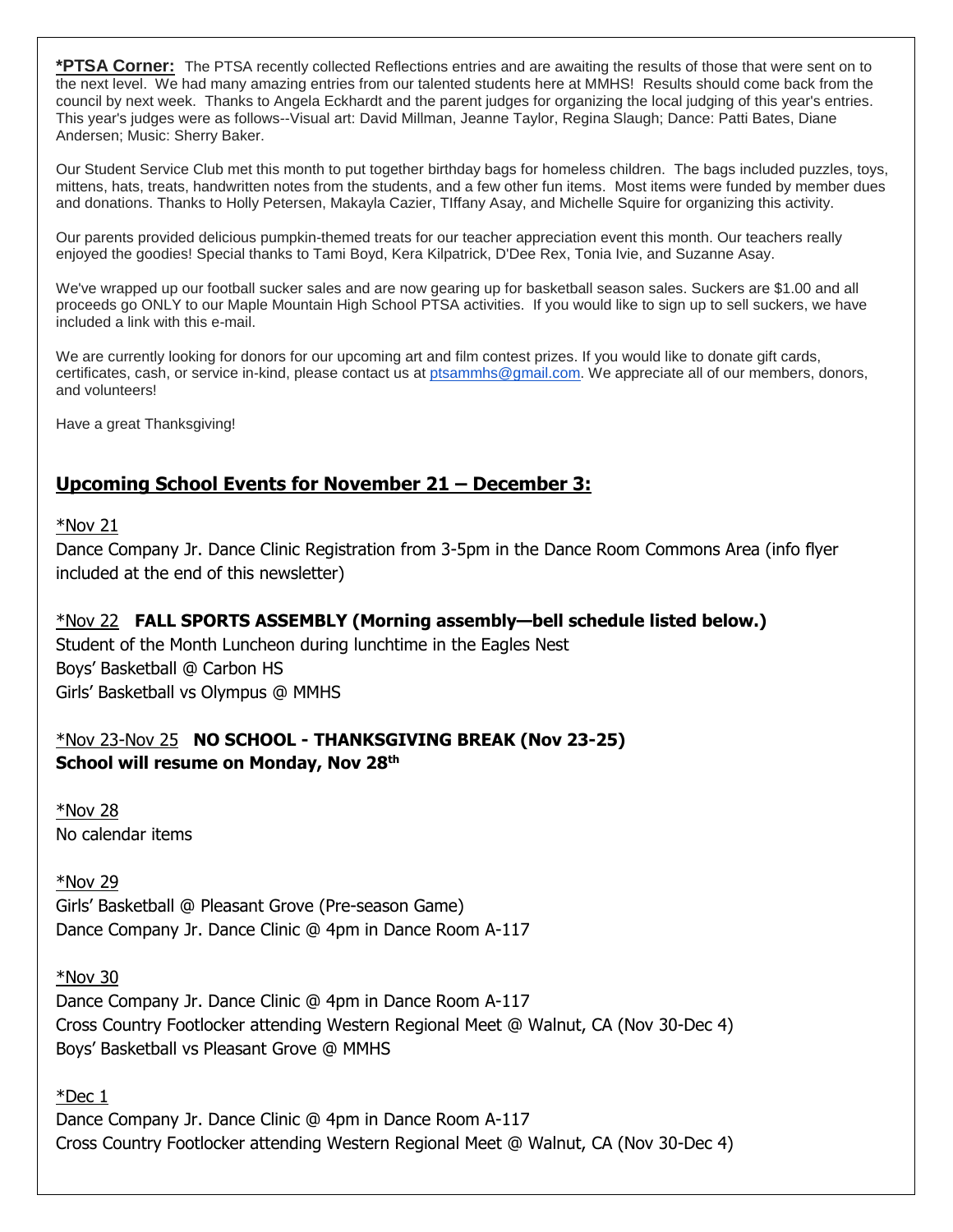Girls' Basketball @ Judge Memorial (Pre-season Game)

 $*$ Dec 2

Cross Country Footlocker attending Western Regional Meet @ Walnut, CA (Nov 30-Dec 4) DECA to Salt Lake (Marvin) FACS Field Trip to Festival of Trees Dance Company Concert @ 7pm in auditorium Boys' Basketball @ Timpview

 $*$ Dec 3

Cross Country Footlocker attending Western Regional Meet @ Walnut, CA (Nov 30-Dec 4)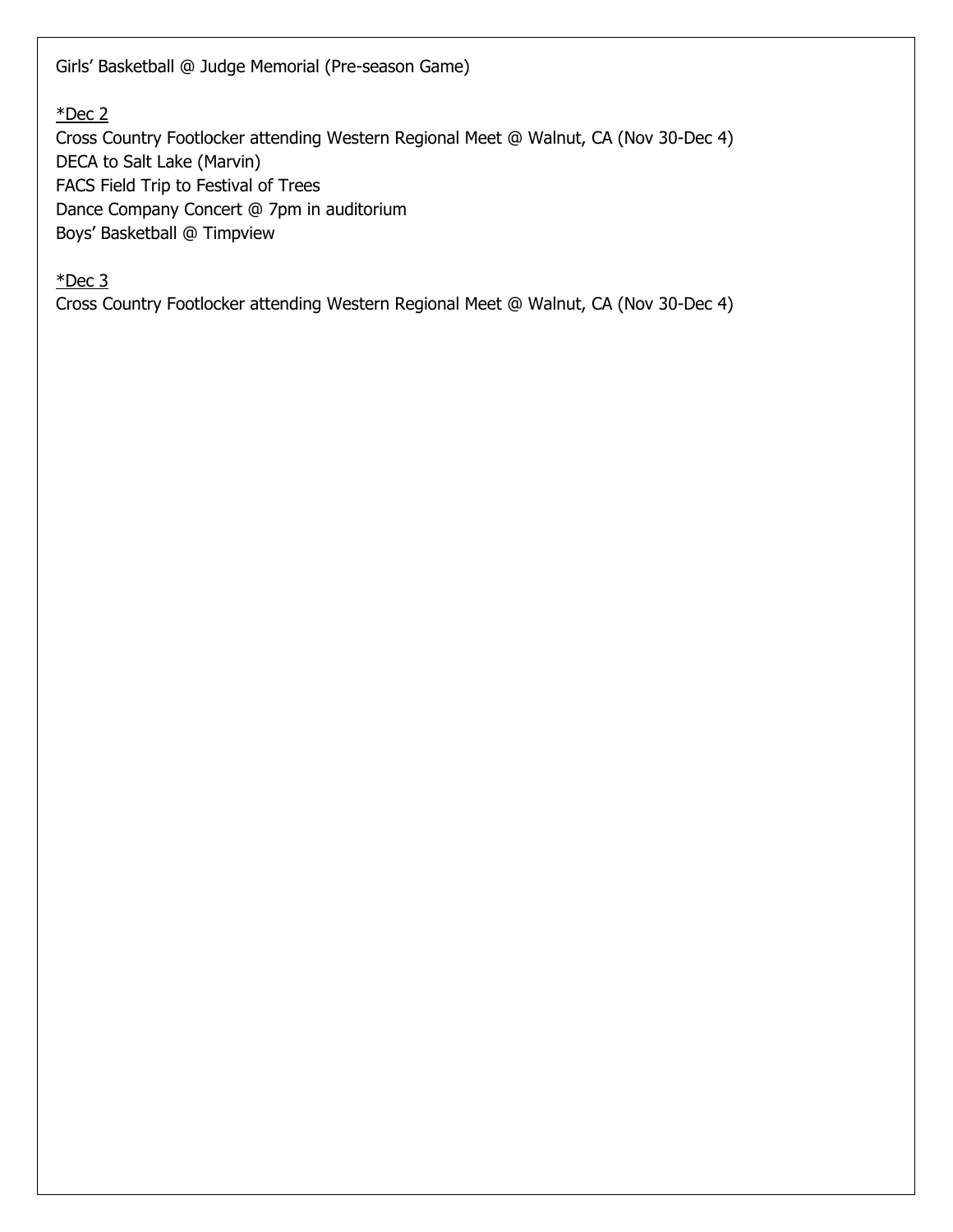## **Maple Mountain High School**

# **Fall Sports Assembly Schedule**

## **November 22, 2016**

**(55 min Assembly, 67 min Class, 5 min pass, 38 min Lunch)**

# $1<sup>st</sup>$  7:50 - 8:57

**(Students report to 2nd period and teacher takes roll before bringing class to assembly in auditorium.)**

# Assembly 9:12 - 10:07

- $2<sup>nd</sup>$  10:16 11:23
	- Lunch 11:23 12:01
		- 3 rd 12:06 1:13
		- 4 th 1:18 2:25

**M**otivated Learners Multilevel Problem Solvers Highly Effective Communicators Socially Responsible Citizens